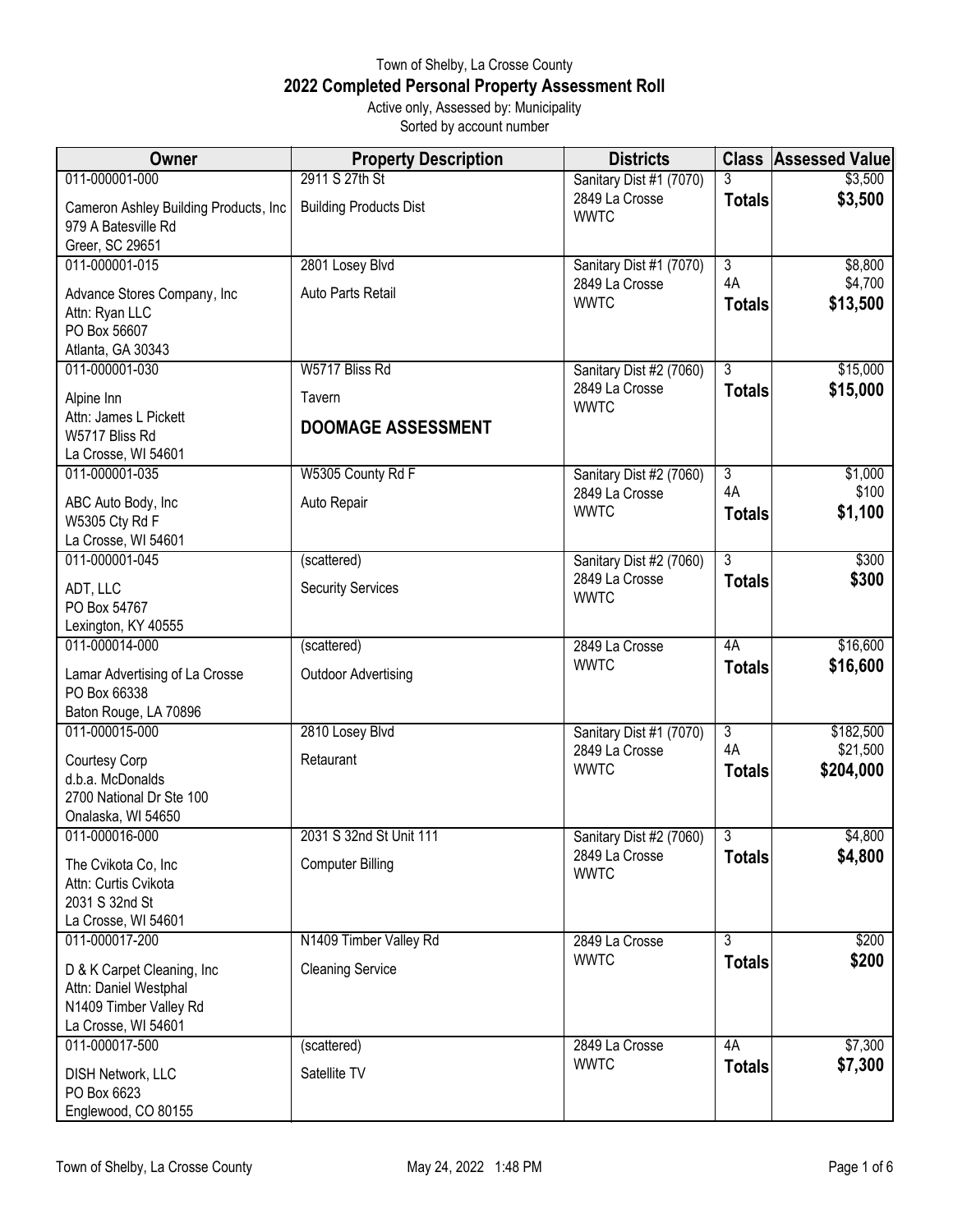| 011-000018-050<br>4735 Mormon Coulee Rd<br>\$46,600<br>Sanitary Dist #1 (7070)<br>\$46,600<br>2849 La Crosse<br><b>Totals</b><br>Bowling / Banquet Hall<br>GMG, Inc<br><b>WWTC</b><br>d.b.a. All Star Lanes<br>4735 Mormon Coulee Rd<br>La Crosse, WI 54601<br>011-000023-000<br>W5706 State Highway 33<br>$\overline{3}$<br>\$42,200<br>Sanitary Dist #2 (7060)<br>4A<br>\$1,100<br>2849 La Crosse |  |
|-----------------------------------------------------------------------------------------------------------------------------------------------------------------------------------------------------------------------------------------------------------------------------------------------------------------------------------------------------------------------------------------------------|--|
|                                                                                                                                                                                                                                                                                                                                                                                                     |  |
|                                                                                                                                                                                                                                                                                                                                                                                                     |  |
|                                                                                                                                                                                                                                                                                                                                                                                                     |  |
|                                                                                                                                                                                                                                                                                                                                                                                                     |  |
|                                                                                                                                                                                                                                                                                                                                                                                                     |  |
| Hillside Animal Clinic, LLC<br><b>Veterinary Services</b>                                                                                                                                                                                                                                                                                                                                           |  |
| <b>WWTC</b><br>\$43,300<br><b>Totals</b><br>W5706 State Hwy 33                                                                                                                                                                                                                                                                                                                                      |  |
| La Crosse, WI 54601                                                                                                                                                                                                                                                                                                                                                                                 |  |
| 011-000024-000<br>2520 Ward Ave<br>$\overline{3}$<br>\$5,100<br>Sanitary Dist #1 (7070)<br>4A                                                                                                                                                                                                                                                                                                       |  |
| 2849 La Crosse<br>\$500<br>Auto Repair<br>J & H Auto Body Shop<br><b>WWTC</b><br>\$5,600<br><b>Totals</b>                                                                                                                                                                                                                                                                                           |  |
| Attn: Richard Friet                                                                                                                                                                                                                                                                                                                                                                                 |  |
| 2520 Ward Ave<br>La Crosse, WI 54601                                                                                                                                                                                                                                                                                                                                                                |  |
| 011-000026-000<br>$\overline{3}$<br>2500 Shelby Rd<br>\$300<br>Sanitary Dist #1 (7070)                                                                                                                                                                                                                                                                                                              |  |
| 2849 La Crosse<br>\$300<br><b>Totals</b><br>Excavating<br>Kammel Excavating, Inc                                                                                                                                                                                                                                                                                                                    |  |
| <b>WWTC</b><br>2500 Shelby Rd                                                                                                                                                                                                                                                                                                                                                                       |  |
| La Crosse, WI 54601                                                                                                                                                                                                                                                                                                                                                                                 |  |
| W5104 US Highway 14/61<br>\$2,400<br>011-000029-000<br>4A<br>2849 La Crosse                                                                                                                                                                                                                                                                                                                         |  |
| <b>WWTC</b><br>\$2,400<br><b>Totals</b><br>Charlie's Inn<br>Tavern                                                                                                                                                                                                                                                                                                                                  |  |
| Attn: Dave Marquardt                                                                                                                                                                                                                                                                                                                                                                                |  |
| W5104 Highway 14 61<br>La Crosse, WI 54601-2129                                                                                                                                                                                                                                                                                                                                                     |  |
| 011-000032-000<br>2900 Floral Ln<br>$\overline{3}$<br>\$3,400<br>Sanitary Dist #2 (7060)                                                                                                                                                                                                                                                                                                            |  |
| 4A<br>\$300<br>2849 La Crosse<br>Florist-Retail<br>La Crosse Floral Co                                                                                                                                                                                                                                                                                                                              |  |
| \$3,700<br><b>WWTC</b><br><b>Totals</b><br>2900 Floral Ln                                                                                                                                                                                                                                                                                                                                           |  |
| La Crosse, WI 54601                                                                                                                                                                                                                                                                                                                                                                                 |  |
| 011-000033-000<br>$\overline{\overline{3}}$<br>4625 Mormon Coulee Rd<br>\$1,400<br>Sanitary Dist #1 (7070)<br>4A<br>\$300<br>2849 La Crosse                                                                                                                                                                                                                                                         |  |
| Mobile Home Park<br>La Crosse Mobile Home Court, Inc<br><b>WWTC</b><br>\$1,700<br><b>Totals</b>                                                                                                                                                                                                                                                                                                     |  |
| 4625 Mormon Coulee Rd #119<br>La Crosse, WI 54601                                                                                                                                                                                                                                                                                                                                                   |  |
| 011-000033-075<br>2809 S Losey Blvd<br>3<br>\$25,300<br>Sanitary Dist #1 (7070)                                                                                                                                                                                                                                                                                                                     |  |
| \$54,300<br>4A<br>2849 La Crosse<br>Distribution/Sales<br>La Crosse Technology                                                                                                                                                                                                                                                                                                                      |  |
| \$79,600<br><b>WWTC</b><br><b>Totals</b><br>Attn: Randy Gibson                                                                                                                                                                                                                                                                                                                                      |  |
| 2809 Losey Blvd So                                                                                                                                                                                                                                                                                                                                                                                  |  |
| La Crosse, WI 54601                                                                                                                                                                                                                                                                                                                                                                                 |  |
| 011-000033-100<br>$\overline{3}$<br>\$200<br>W5884 Coulee Springs Ln<br>Sanitary Dist #2 (7060)<br>4A<br>\$600<br>2849 La Crosse                                                                                                                                                                                                                                                                    |  |
| Denture Manufacturer<br>Coulee Region Dental Lab, Inc<br>\$800<br><b>WWTC</b><br><b>Totals</b>                                                                                                                                                                                                                                                                                                      |  |
| Attn: Sam Larson<br>2333 Market St                                                                                                                                                                                                                                                                                                                                                                  |  |
| La Crosse, WI 54601                                                                                                                                                                                                                                                                                                                                                                                 |  |
| $\overline{3}$<br>011-000038-125<br>N1418 Timber Valley Rd<br>\$300<br>2849 La Crosse                                                                                                                                                                                                                                                                                                               |  |
| <b>WWTC</b><br>\$300<br><b>Totals</b><br><b>Medical Services</b><br>Mississippi Valley Physical Rehab                                                                                                                                                                                                                                                                                               |  |
| N1418 Timber Valley Rd                                                                                                                                                                                                                                                                                                                                                                              |  |
| La Crosse, WI 54601                                                                                                                                                                                                                                                                                                                                                                                 |  |
| 011-000039-000<br>W5549 Old Town Hall Rd<br>$\overline{3}$<br>\$8,700<br>2849 La Crosse<br>\$8,700<br><b>WWTC</b><br><b>Totals</b>                                                                                                                                                                                                                                                                  |  |
| Mount La Crosse, Inc<br>Ski Area<br>PO Box 9                                                                                                                                                                                                                                                                                                                                                        |  |
| La Crosse, WI 54602-0009                                                                                                                                                                                                                                                                                                                                                                            |  |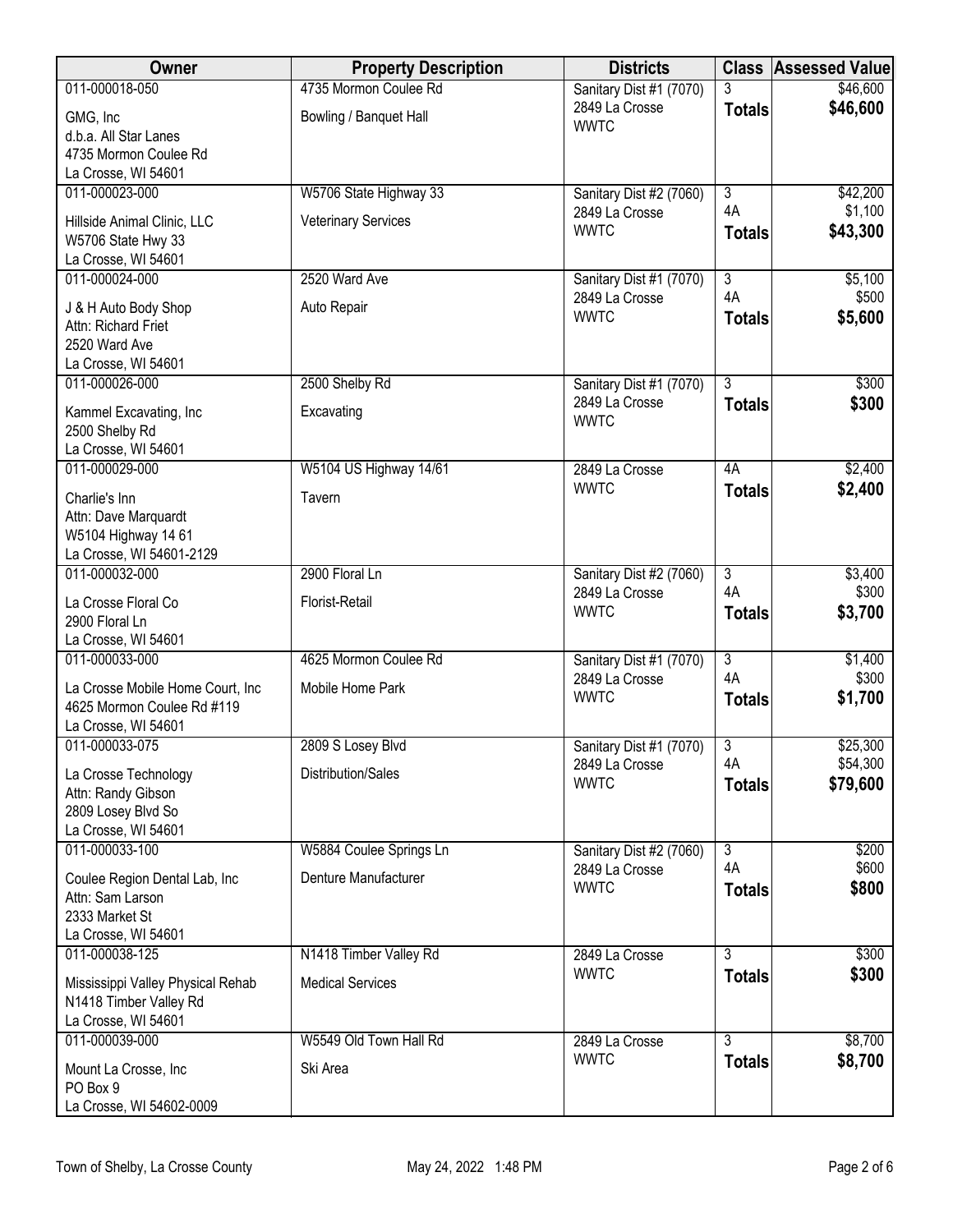| Owner                                          | <b>Property Description</b> | <b>Districts</b>              |                           | <b>Class Assessed Value</b> |
|------------------------------------------------|-----------------------------|-------------------------------|---------------------------|-----------------------------|
| 011-000039-001                                 | W5549 Old Town Hall Rd      | 2849 La Crosse                | $\overline{AB}$           | \$360,200                   |
| Mount La Crosse, Inc<br>PO Box 9               | Ski Area                    | <b>WWTC</b>                   | <b>Totals</b>             | \$360,200                   |
| La Crosse, WI 54602-0009                       |                             |                               |                           |                             |
| 011-000042-600                                 | 4735 Mormon Coulee Rd       | Sanitary Dist #1 (7070)       | $\overline{\overline{3}}$ | \$200                       |
|                                                |                             | 2849 La Crosse                | <b>Totals</b>             | \$200                       |
| Grayhawk Leasing, LLC<br>1412 Main St Ste 1500 | Leasing                     | <b>WWTC</b>                   |                           |                             |
| Dallas, TX 75202                               |                             |                               |                           |                             |
| 011-000042-800                                 | 2808 28th St                | Sanitary Dist #1 (7070)       | $\overline{3}$            | \$400                       |
|                                                |                             | 2849 La Crosse                | 4A                        | \$100                       |
| Perfect Game, LLC<br>2808 S 28th St            | Tours                       | <b>WWTC</b>                   | <b>Totals</b>             | \$500                       |
| La Crosse, WI 54601                            |                             |                               |                           |                             |
| 011-000043-000                                 | 2606 Ward Ave               | Sanitary Dist #1 (7070)       | $\overline{3}$            | \$4,100                     |
| Personal Touch                                 | <b>Beauty Salon</b>         | 2849 La Crosse<br><b>WWTC</b> | <b>Totals</b>             | \$4,100                     |
| Attn: Randal & Judy Berra                      | <b>DOOMAGE ASSESSMENT</b>   |                               |                           |                             |
| S5107 Creek Rd S<br>Genoa, WI 54632            |                             |                               |                           |                             |
| 011-000043-050                                 | W5845 Carla Ct              | 2849 La Crosse                | $\overline{3}$            | \$600                       |
|                                                |                             | <b>WWTC</b>                   | 4A                        | \$1,800                     |
| Pinnacle Marine Corp<br>W5845 Carla Ct         | Marketing                   |                               | <b>Totals</b>             | \$2,400                     |
| Stoddard, WI 54658-9706                        | <b>DOOMAGE ASSESSMENT</b>   |                               |                           |                             |
| 011-000043-140                                 | (scattered)                 | Sanitary Dist #1 (7070)       | $\overline{3}$            | \$1,700                     |
| Pitney Bowes Global Finan Svcs, LLC            | Leasing                     | 2849 La Crosse                | <b>Totals</b>             | \$1,700                     |
| 5310 Cypress Center Dr Ste 110                 |                             | <b>WWTC</b>                   |                           |                             |
| Tampa, FL 33609                                |                             |                               |                           |                             |
| 011-000043-500                                 | 2416 Ward Ave               | Sanitary Dist #1 (7070)       | 4A                        | \$400                       |
| Shear Dimensions Plus, Inc                     | <b>Beauty Salon</b>         | 2849 La Crosse                | <b>Totals</b>             | \$400                       |
| d.b.a. Hairapy Salon                           |                             | <b>WWTC</b>                   |                           |                             |
| 2416 Ward Ave                                  |                             |                               |                           |                             |
| La Crosse, WI 54601                            |                             |                               |                           |                             |
| 011-000044-000                                 | N1078 Justin Rd             | 2849 La Crosse<br><b>WWTC</b> | 3                         | \$10,700                    |
| Potato King, Inc                               | <b>Whise Produce</b>        |                               | <b>Totals</b>             | \$10,700                    |
| Attn: Scott Herlitzke                          |                             |                               |                           |                             |
| N1078 Justin Rd<br>La Crosse, WI 54601         |                             |                               |                           |                             |
| 011-000044-050                                 | 2605 Coulee Ave             | Sanitary Dist #1 (7070)       | 3                         | \$500                       |
|                                                |                             | 2849 La Crosse                | <b>Totals</b>             | \$500                       |
| Predator, Inc<br>2605 Coulee Ave               | Sports Equipment            | <b>WWTC</b>                   |                           |                             |
| La Crosse, WI 54601                            |                             |                               |                           |                             |
| 011-000044-100                                 | N2309 Fen Lockney Dr        | Sanitary Dist #2 (7060)       | 3                         | \$100                       |
| Progressive Casualty Insurance Co              | <b>Insurance Claims</b>     | 2849 La Crosse                | <b>Totals</b>             | \$100                       |
| Attn: Diane Dolata                             |                             | <b>WWTC</b>                   |                           |                             |
| 6300 Wilson Mills Rd                           |                             |                               |                           |                             |
| Mayfield Village, OH 44143-2109                |                             |                               |                           |                             |
| 011-000047-100                                 | 2811 S 28th St              | Sanitary Dist #1 (7070)       | $\overline{3}$            | \$3,400                     |
| Steiger Construction, Inc                      | <b>Utility Construction</b> | 2849 La Crosse                | 4A                        | \$100                       |
| 2812 S 28th St                                 |                             | <b>WWTC</b>                   | <b>Totals</b>             | \$3,500                     |
| La Crosse, WI 54601                            |                             |                               |                           |                             |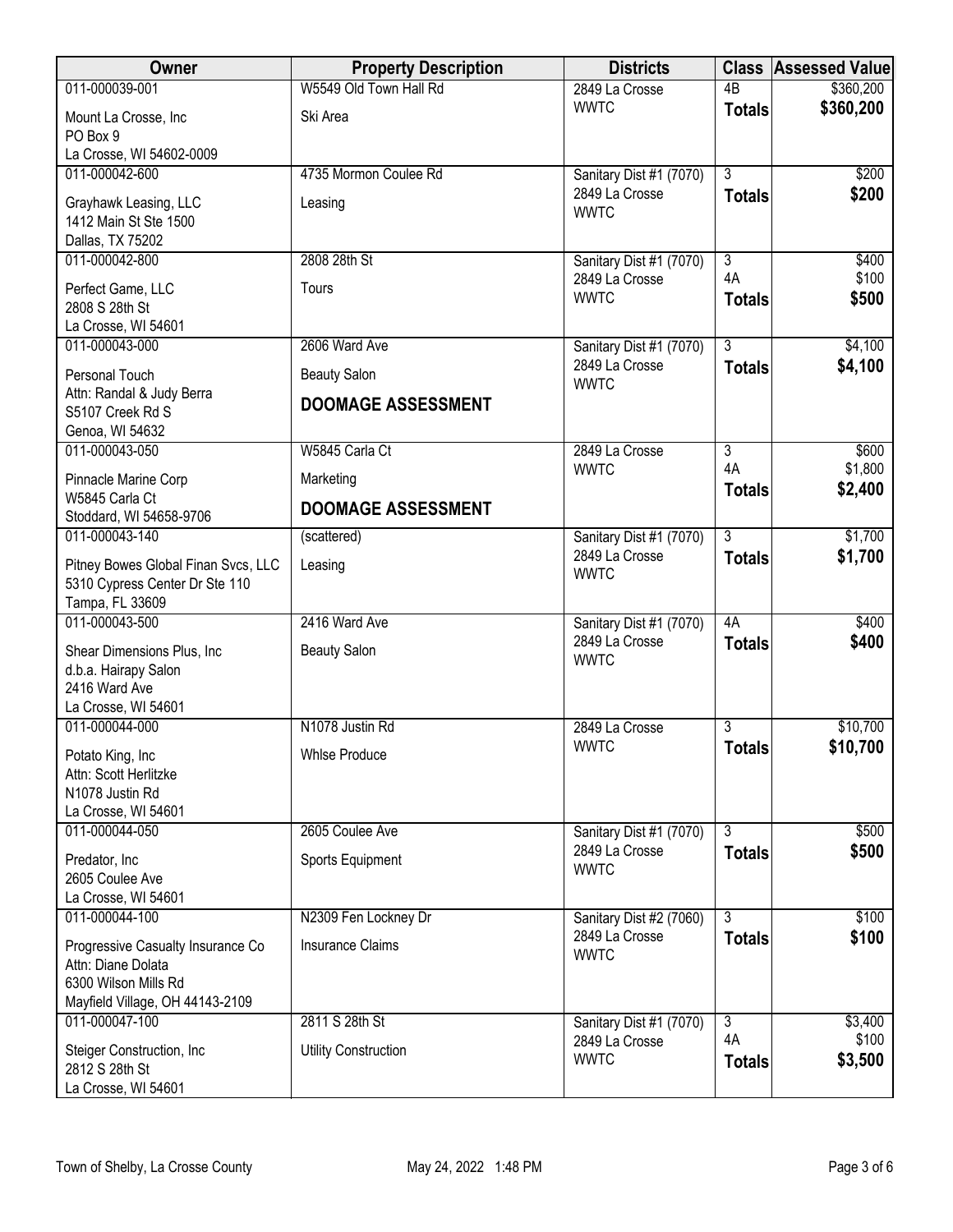| Owner                                      | <b>Property Description</b> | <b>Districts</b>                          | <b>Class</b>         | <b>Assessed Value</b> |
|--------------------------------------------|-----------------------------|-------------------------------------------|----------------------|-----------------------|
| 011-000048-200                             | 2827 S 26th St              | Sanitary Dist #1 (7070)                   | 3                    | \$5,900               |
| Tri-State Ambulance, Inc                   | Services - Ambulance        | 2849 La Crosse<br><b>WWTC</b>             | 4A                   | \$2,000               |
| 235 Causeway Blvd                          |                             |                                           | <b>Totals</b>        | \$7,900               |
| La Crosse, WI 54603                        |                             |                                           |                      |                       |
| 011-000048-500                             | W5594 Southdale Dr          | Sanitary Dist #2 (7060)                   | $\overline{3}$<br>4A | \$700                 |
| <b>Ulrich Construction</b>                 | Contractor                  | 2849 La Crosse<br><b>WWTC</b>             | <b>Totals</b>        | \$100<br>\$800        |
| Attn: Dennis Ulrich                        |                             |                                           |                      |                       |
| W5594 Southdale Dr                         |                             |                                           |                      |                       |
| La Crosse, WI 54658<br>011-000049-900      | 2031 32nd St                | Sanitary Dist #2 (7060)                   | $\overline{3}$       | \$100                 |
|                                            |                             | 2849 La Crosse                            | <b>Totals</b>        | \$100                 |
| Web Team, Inc                              | Web Page Design             | <b>WWTC</b>                               |                      |                       |
| 2031 32nd St S<br>La Crosse, WI 54601-7099 |                             |                                           |                      |                       |
| 011-000050-000                             | N162 State Highway 35       | 2849 La Crosse                            | $\overline{3}$       | \$33,000              |
|                                            | <b>Wholesale Crafts</b>     | <b>WWTC</b>                               | <b>Totals</b>        | \$33,000              |
| Wichelt Imports, Inc<br>N162 State Hwy 35  |                             |                                           |                      |                       |
| Stoddard, WI 54658                         |                             |                                           |                      |                       |
| 011-000144-900                             | 3210 State Rd               | Sanitary Dist #2 (7060)                   | $\overline{3}$       | \$15,200              |
| <b>Re/Max Results</b>                      | Realty                      | 2849 La Crosse                            | 4A                   | \$400                 |
| Attn: Chris Cochlin                        |                             | <b>WWTC</b>                               | <b>Totals</b>        | \$15,600              |
| 11200 W 78th St                            |                             |                                           |                      |                       |
| Eden Prairie, MN 55344                     |                             |                                           |                      |                       |
| 011-002015-001                             | N2118 County Rd F           | Sanitary Dist #2 (7060)<br>2849 La Crosse | $\overline{3}$       | \$100                 |
| Menn SDIRA                                 | Consulting                  | <b>WWTC</b>                               | <b>Totals</b>        | \$100                 |
| Attn: Jacob J Menn                         |                             |                                           |                      |                       |
| PO Box 9<br>La Farge, WI 54639-0009        |                             |                                           |                      |                       |
| 011-002016-002                             | W4516 Eddie Ave             | 2849 La Crosse                            | $\overline{3}$       | \$4,500               |
|                                            |                             | <b>WWTC</b>                               | <b>Totals</b>        | \$4,500               |
| Timmer's 10 Mile Pub<br>W4516 Eddie Ave    | Bar & Grill                 |                                           |                      |                       |
| La Crosse, WI 54601                        |                             |                                           |                      |                       |
| 011-002016-004                             | (scattered)                 | 2849 La Crosse                            | $\overline{3}$       | \$100                 |
| Pitney Bowes, Inc                          | Leasing                     | <b>WWTC</b>                               | <b>Totals</b>        | \$100                 |
| 5310 Cypress Center Dr                     |                             |                                           |                      |                       |
| Ste 110                                    |                             |                                           |                      |                       |
| Tampa, FL 33609                            |                             |                                           |                      |                       |
| 011-002016-006                             | 4816 Mormon Coulee Rd       | Sanitary Dist #1 (7070)                   | 4A                   | \$400                 |
| <b>Reinhart Real Estate Group</b>          | <b>Outdoor Advertising</b>  | 2849 La Crosse<br><b>WWTC</b>             | <b>Totals</b>        | \$400                 |
| PO Box 2228                                |                             |                                           |                      |                       |
| La Crosse, WI 54602-2228<br>011-002017-005 | 2220 Ward Ave               |                                           | $\overline{3}$       |                       |
|                                            |                             | Sanitary Dist #1 (7070)<br>2849 La Crosse | 4A                   | \$4,400<br>\$700      |
| Rexel USA, Inc                             | Services                    | <b>WWTC</b>                               | <b>Totals</b>        | \$5,100               |
| d.b.a. #7535<br>110 Pleasant Ave           |                             |                                           |                      |                       |
| Upper Saddle River, NJ 07458               |                             |                                           |                      |                       |
| 011-002018-001                             | 2045 S 32nd St              | Sanitary Dist #2 (7060)                   | $\overline{3}$       | \$10,000              |
| <b>General Engineering Company</b>         | Engineering                 | 2849 La Crosse                            | <b>Totals</b>        | \$10,000              |
| PO Box 340                                 |                             | <b>WWTC</b>                               |                      |                       |
| Portage, WI 53901-0340                     | <b>DOOMAGE ASSESSMENT</b>   |                                           |                      |                       |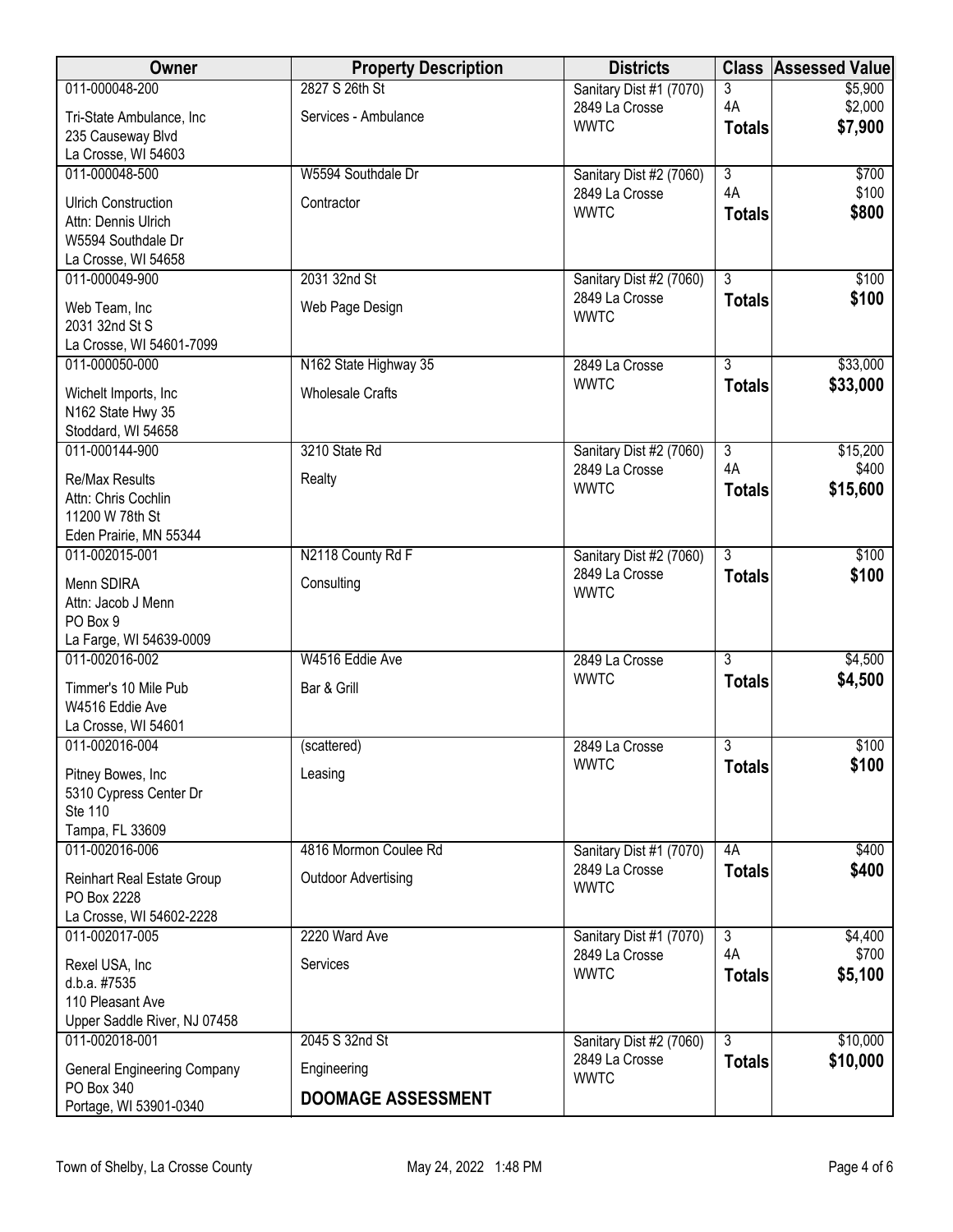| Owner                                                                                                                        | <b>Property Description</b> | <b>Districts</b>                                         |                     | <b>Class Assessed Value</b> |
|------------------------------------------------------------------------------------------------------------------------------|-----------------------------|----------------------------------------------------------|---------------------|-----------------------------|
| 011-002018-003                                                                                                               | 2045 S 32nd St              | Sanitary Dist #2 (7060)                                  |                     | \$1,000                     |
| <b>Midwest Fluid Balancing</b><br>2045 S 32nd St                                                                             | Contractor                  | 2849 La Crosse<br><b>WWTC</b>                            | <b>Totals</b>       | \$1,000                     |
| La Crosse, WI 54601                                                                                                          |                             |                                                          |                     |                             |
| 011-002018-004                                                                                                               | (scattered)                 | 2849 La Crosse                                           | $\overline{3}$      | \$5,800                     |
| DirecTV, LLC<br>Attn: Kroll, LLC<br>PO Box 2789                                                                              | Satellite TV                | <b>WWTC</b>                                              | <b>Totals</b>       | \$5,800                     |
| Addison, TX 75001                                                                                                            |                             |                                                          |                     |                             |
| 011-002018-005<br>VB-S1 Assets, LLC<br>Attn: Ryan PTS Dept 850<br>PO Box 460169<br>Houston, TX 77056                         | 2605 Coulee Ave<br>Tower    | Sanitary Dist #1 (7070)<br>2849 La Crosse<br><b>WWTC</b> | 4A<br><b>Totals</b> | \$17,000<br>\$17,000        |
| 011-002018-006                                                                                                               | N2271 W Willow Way          | Sanitary Dist #2 (7060)                                  | $\overline{3}$      | \$3,000                     |
| Empowering Women, LLC<br>N2271 W Willow Way<br>La Crosse, WI 54601                                                           | <b>Fitness</b>              | 2849 La Crosse<br><b>WWTC</b>                            | <b>Totals</b>       | \$3,000                     |
| 011-002019-010                                                                                                               | N1967 Joy Ln                | Sanitary Dist #2 (7060)                                  | $\overline{3}$      | \$1,900                     |
| Kwm Kids, Inc<br>N1967 Joy Ln<br>La Crosse, WI 54601                                                                         | Sports Management           | 2849 La Crosse<br><b>WWTC</b>                            | 4A<br><b>Totals</b> | \$1,500<br>\$3,400          |
| 011-002020-001                                                                                                               | 4815 Mormon Coulee Rd       | Sanitary Dist #1 (7070)                                  | $\overline{3}$      | \$7,500                     |
| <b>R&amp;M</b> Enterprises<br>Attn: Mike Callaway<br>PO Box 203<br>Readstown, WI 54652-0203                                  |                             | 2849 La Crosse<br><b>WWTC</b>                            | 4A<br><b>Totals</b> | \$0<br>\$7,500              |
| 011-002020-002                                                                                                               | 2045 S 32nd St              | Sanitary Dist #2 (7060)                                  | $\overline{3}$      | \$200                       |
| <b>Galileo Consulting Group</b><br>2045 S 32nd St<br>La Crosse, WI 54601                                                     | Consulting                  | 2849 La Crosse<br><b>WWTC</b>                            | <b>Totals</b>       | \$200                       |
| 011-002021-000                                                                                                               | W5556 US Highway 14/61      | 2849 La Crosse                                           | 4A                  | \$134,200                   |
| PI Tower Development, LLC<br>c/o Ryan, LLC<br>Attn: Property Tax Complex<br>2800 Post Oak Blvd Ste 3700<br>Houston, TX 77056 | Tower                       | <b>WWTC</b>                                              | <b>Totals</b>       | \$134,200                   |
| 011-002021-001                                                                                                               | 3208 State Rd               | Sanitary Dist #2 (7060)                                  | $\overline{3}$      | \$6,000                     |
| Edward D. Jones & Co. L.P.<br>d.b.a. Branch Tax 45100<br>Attn: Branch Tax<br>PO Box 66528<br>St Louis, MO 63166-6528         | <b>Financial Advisers</b>   | 2849 La Crosse<br><b>WWTC</b>                            | 4A<br><b>Totals</b> | \$1,500<br>\$7,500          |
| 011-002022-001                                                                                                               | W5612 Skyline Dr            | 2849 La Crosse                                           | 4A                  | \$88,900                    |
| <b>VBHV LLC</b><br>Attn: Ryan LLC-PTS<br>PO Box 460169dept850<br>Houston, TX 77056-8169                                      | Tower                       | <b>WWTC</b>                                              | <b>Totals</b>       | \$88,900                    |